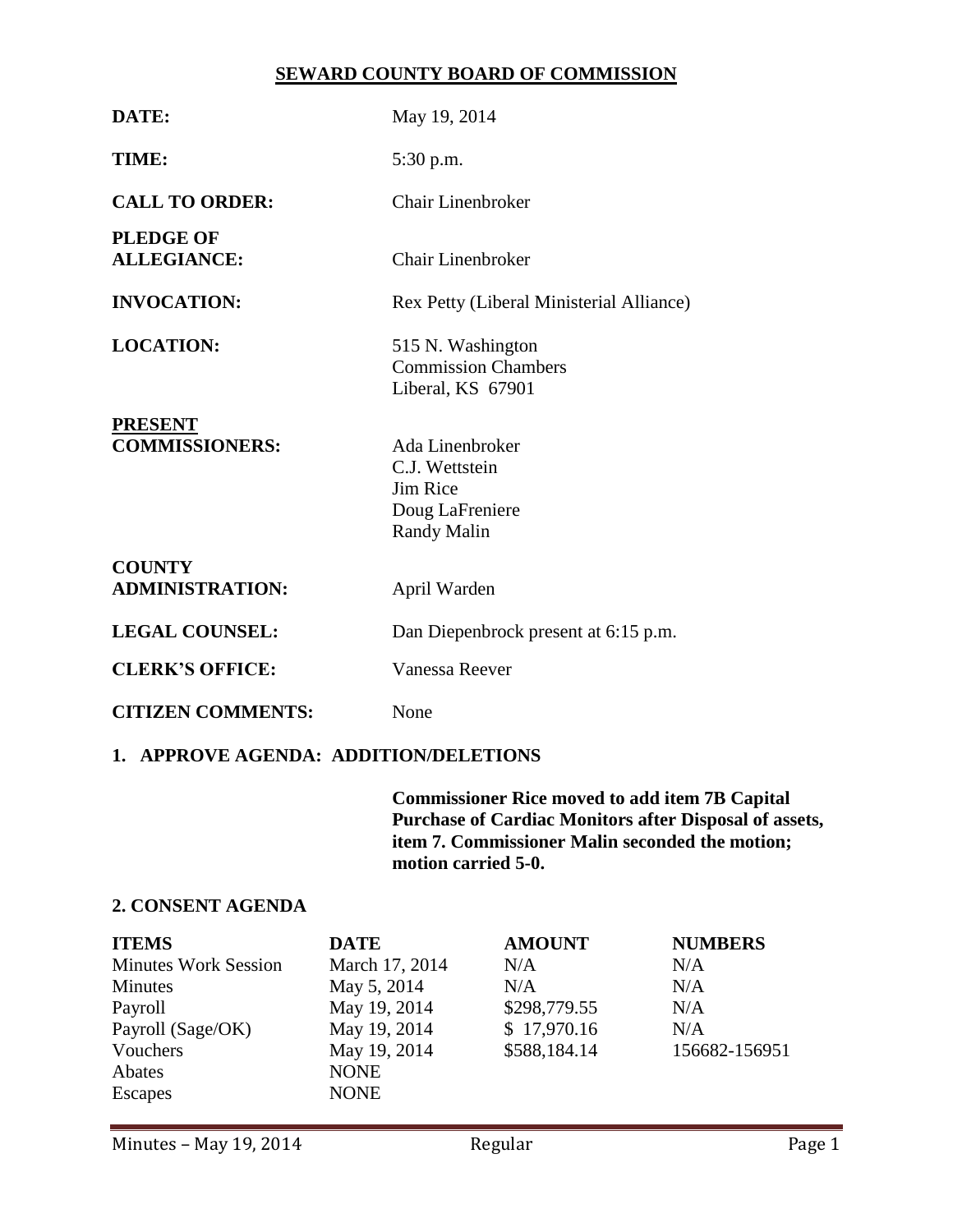Crossing Permits May  $19, 2014$  N/A  $14-17$ **REQUISITIONS** NONE **Commissioner LaFreniere moved to approve the Consent Agenda. Commissioner Malin seconded the motion; motion carried 5-0. 3. NEW EMPLOYEES** None Present

## **4. SEWARD COUNTY MASTER GARDENER PROPOSAL**

Joe Stoddard, Seward County Master Gardener explained to the Board what it takes to become a Master Gardener. He stated that to become a Master Garden a person has to take the Master Gardener training course. The course consists of 40 hours of classroom instruction given by professors and specialist at K-State. The Master Gardener must also donate community service hours. The Seward County Master Gardener has chosen to donate the community service hours by doing some landscaping around the Extension Office. They presented the Board with an idea of what they would like to do. The project would take between 5-10 years and it's just a suggestion of what could be done. The project will be done by Master Gardeners who are all volunteers. They have spoken to Tony Herman, R&B Director and Linda Johnson, Event Center Director, and they both have agreed to support the Master Gardeners with their project. The Master Gardener group is requesting help with funding the project.

**Commissioner LaFreniere moved to allow up to \$3,000 for a sprinkler system for the Master Gardeners Extension Office project, with funds to come out of the County Building. Vice Chair Wettstein seconded the motion; motion carried 5-0.**

### **5. RENTAL OF AG BUILDING**

David Rine was not present during this item. No action was taken.

David Rine arrived during the Administrator Comments. See note under Administration Comments.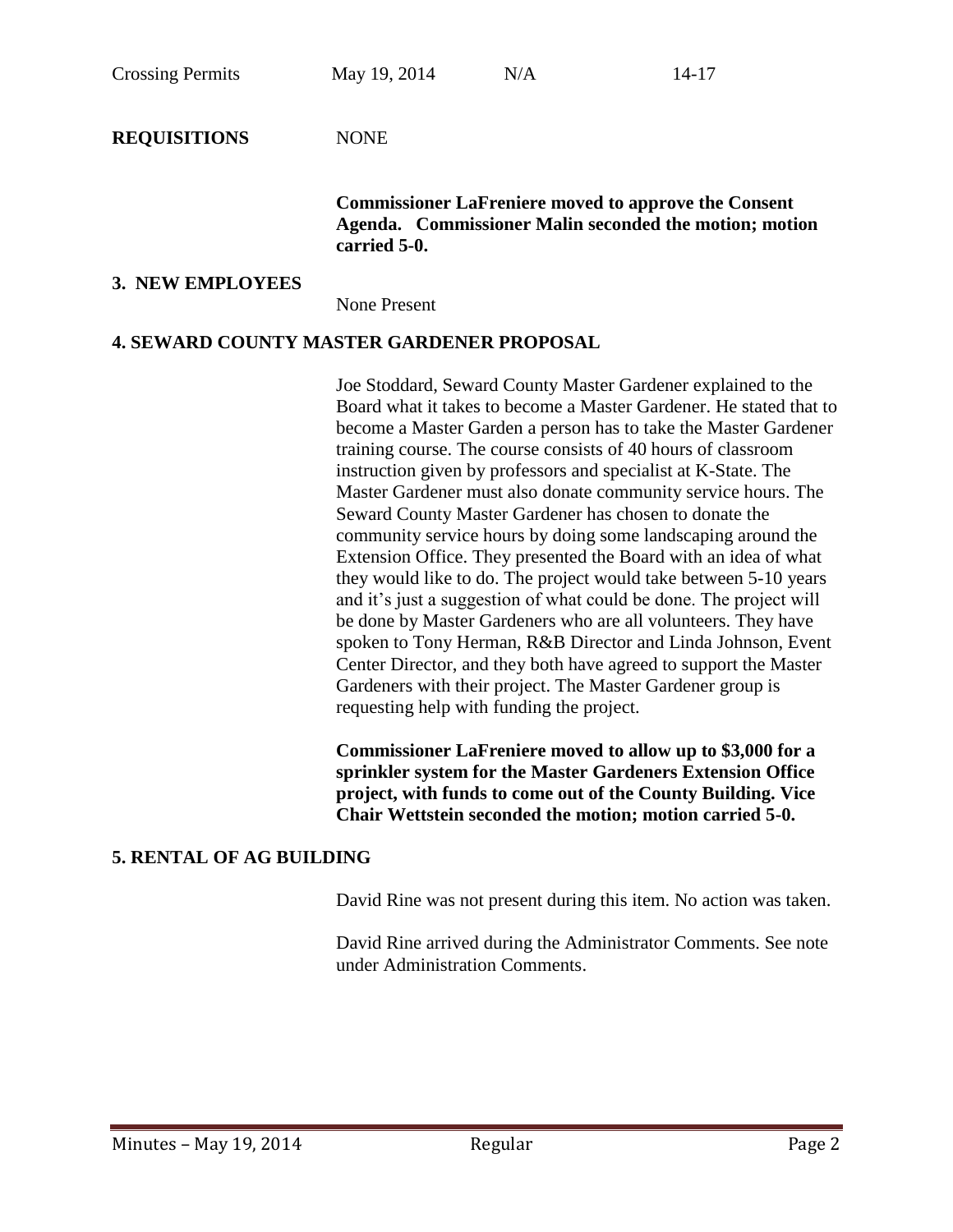## **6. CHIP AND SEAL PROJECT BID**

One Bid was received for the Commissioners Consideration.

B&H Paving, Scott City, KS \$414,997.86

**Commissioner LaFreniere moved to accept the bid from B&H paving for the 2014 Sealing Project in the amount of \$414,997.86 to be taken out of the Road and Bridge Special Hwy fund. Commissioner Malin seconded the motion; motion carried 5-0.** 

### **7. DISPOSAL OF ASSETS**

One offer was received for the Commissioners Consideration to purchase the EMS ambulance vehicle that is for sale.

Dr. Maeda \$3,000.00

**Vice Chair Wettstein moved to accept the offer for \$3,000 for the purchase of the ambulance, with funds to be deposited into the County Equipment fund. Commissioner LaFreniere seconded the motion; motion carried 5-0.**

## **7. B CAPITAL PURCHASE OF CARDIAC MONITORS**

John Ralston presented a bid for two Life-Pack Monitors, for \$60,613.80, from Physio-Control, Inc. to replace two of the 15 year old cardiac monitors that do not have current standard technologies.

**Vice Chair Wettstein moved to purchase two Life-Pack Monitors in the amount of \$60,613.80 from Physio-Control, with funds to come out of County CIP. Commissioner Rice seconded motion; motion carried 5-0.**

## **8. UPDATE ON KISMET FIRE STATION**

Greg Standard, EM Director gave an update on the Kismet Fire Station. He requested permission to solicit bids for the construction of the Fire Station in Kismet Kansas.

**Vice Chair Wettstein moved to approve the solicitation of bids for construction of a New Fire Station in Kismet Kansas, which would follow the specifications plans presented. Commissioner Malin seconded motion; motion carried 5-0.**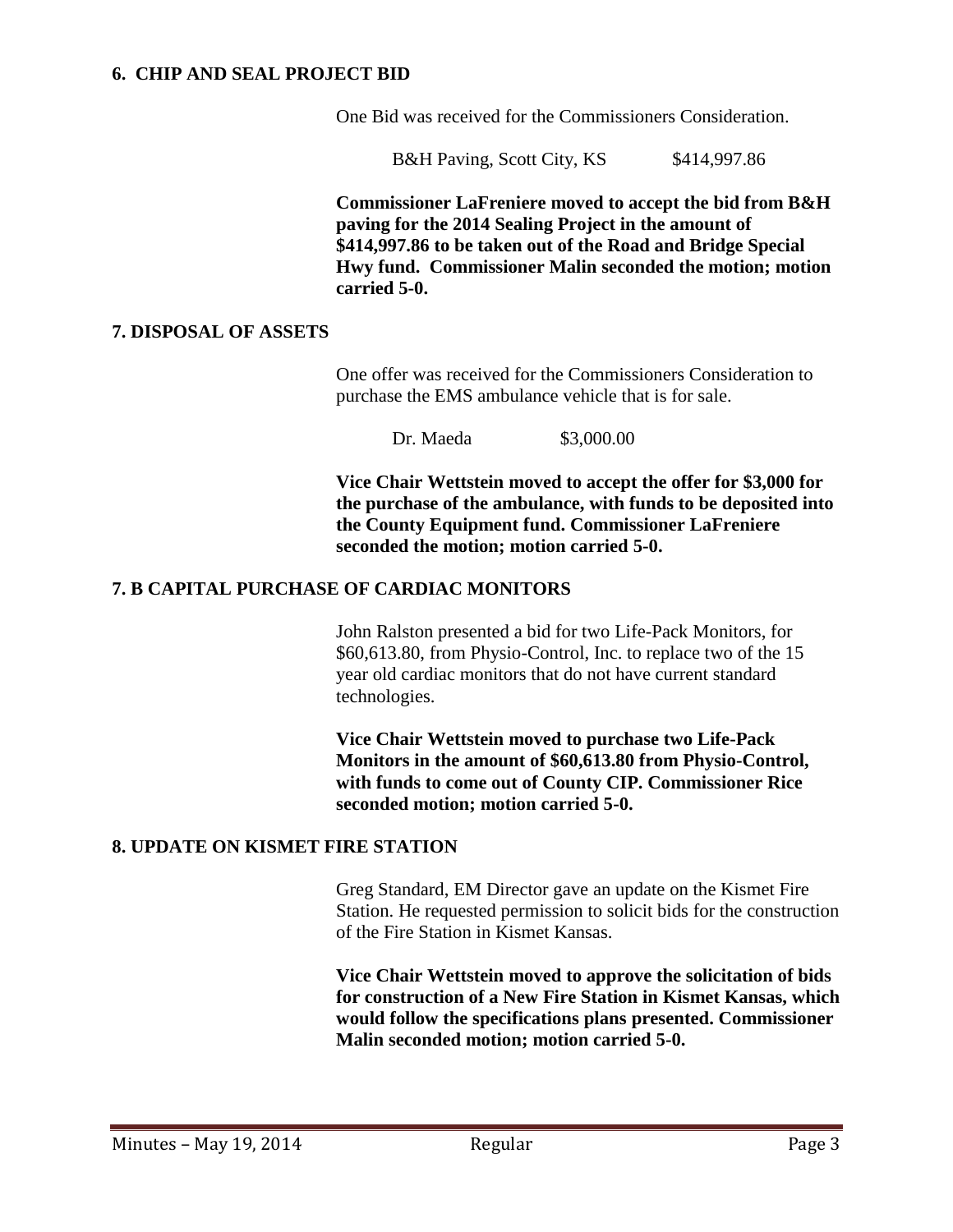#### **9. EXECUTIVE SESSION**

**Legal**

**Personnel**

**Commissioner Malin moved to recess into executive session for consultation with our attorney which would be deemed privileged in the attorney client relationship under K.S.A. 75- 4319(b)(2) for 25 minutes, to include Dan Diepenbrock, County Counsel and April Warden, County Administrator and Tony Herrman, R&B Director. To reconvene in the Commission Chambers at 6:45 p.m. Commissioner Rice seconded the motion; motion carried 5-0.**

The meeting recessed into Executive Session at 6:20 p.m.

Tony Herrman left the executive session at 6:30 p.m.

The meeting resumed at 6:45 p.m.

The following action was taken as a result of the Executive Session.

**Commissioner Rice moved to accept the donated land to the County. Commissioner LaFreniere seconded motion; motion carried 5-0.** 

A copy of the Deed with a complete legal description of the land is attached to these minutes.

**Commissioner Rice moved to pay the COBRA fees for Jeff Keating for a period up to six months. Commissioner Malin seconded motion; motion carried 5-0.**

### **10. ADMINISTRATION COMMENTS**

April Warden, County Administrator presented an update to the Commission.

Greg Standard presented information about Wildfire prevention.

April Warden told the Board, that David Rine, would like to address the board about Item # 5.

David Rine, stated that he feels it would be simpler if the County would accept bond money to cover any damage that may occur while renting the facility instead of requiring \$1,000 cash deposit. He stated right now he has reserve the Ag building four times and it would be easier if he could use a bond instead of coming up with \$1,000 cash every time he rents the building.